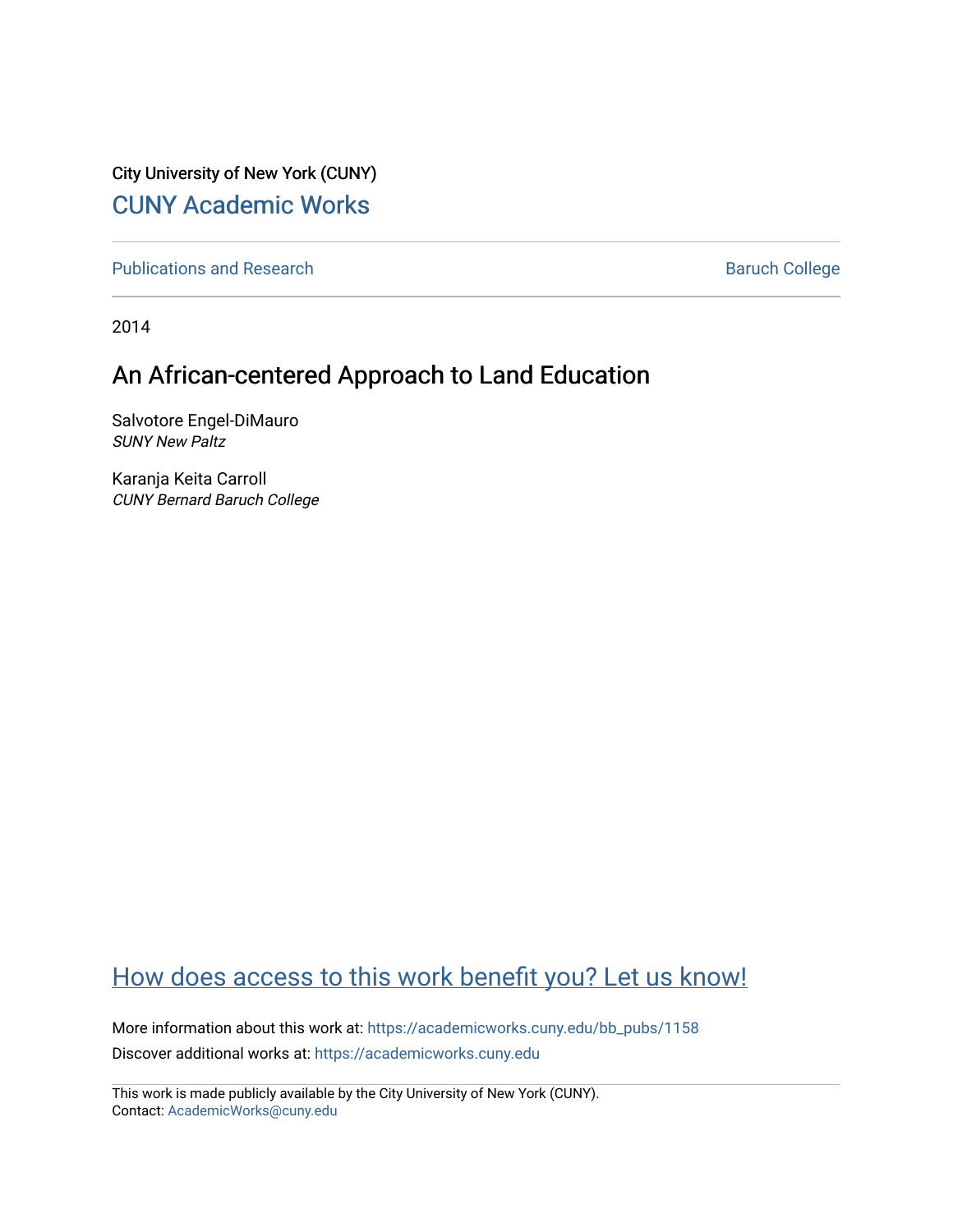

## An African-centred approach to land education

Salvatore Engel-Di Mauro\* and Karanja Keita Carroll

Department of Geography and Department of Black Studies, State University of New York at New Paltz, New Paltz, NY, USA

(Received 29 February 2012; accepted 26 March 2013)

Approaches to environmental education which are engaging with place and critical pedagogy have not yet broadly engaged with the African world and insights from Africana Studies and Geography. An African-centred approach facilitates people's reconnection to places and ecosystems in ways that do not reduce places to objects of conquest and things to be exploited for profitability and individual gain. Such an approach offers effective critiques of settler coloniser perspectives on the environment and deeper understandings of the relationship between worldview and ecologically sensitised education. Through examples from Africana Studies and Geography, this article provides an introduction to how an African-centred approach can contribute to the development of a Land Education perspective and improve college-level environmental education.

Keywords: worldview; geography; place; environmental education

#### Introduction

Place-based pedagogical approaches have turned attention to the importance of developing ecological understanding by connecting people to the actual places in which they live. Together with critical pedagogy, place-based alternatives can both call into question received views about how people relate to land and environments, and, more specifically, raise awareness and sensitivity to colonial relationships underlying people/environment relations. This at least is a thread common to even the most mutually antipathetic of approaches (Basole [2009;](#page-11-0) Bowers [2008](#page-11-0); De Lissovoy [2010;](#page-11-0) Gruenewald [2008;](#page-12-0) McLaren, Macrine, and Hill [2010\)](#page-12-0). However, perspectives centred in the African world (i.e. Africa and African Diasporas) remain largely outside the purview of these alternatives (e.g. Breidlid [2009, 2013](#page-11-0); Glasson et al. [2006,](#page-11-0) [2010;](#page-11-0) Le Grange [2005](#page-12-0); Mueller and Bentley [2009](#page-12-0)), and there has been little to no engagement with long-standing place-based and environment-focused perspectives developed in Africana Studies and Geography.

We aim herein to offer an African-centred perspective that further detects and unsettles colonisers' views promoted in much environmental education, even when guided by place-based approaches. We initiate this process in two ways. First, we explore how an African-centred perspective, as understood through Africana Studies, can be useful in reworking pedagogical materials that contribute to the making of a land-based approach. Unlike prevailing Eurocentric worldviews, an African-centred perspective can be particularly effective in facilitating people's reconnection to

<sup>\*</sup>Corresponding author. Email: [engeldis@newpaltz.edu](mailto:engeldis@newpaltz.edu)

<sup>© 2014</sup> Taylor & Francis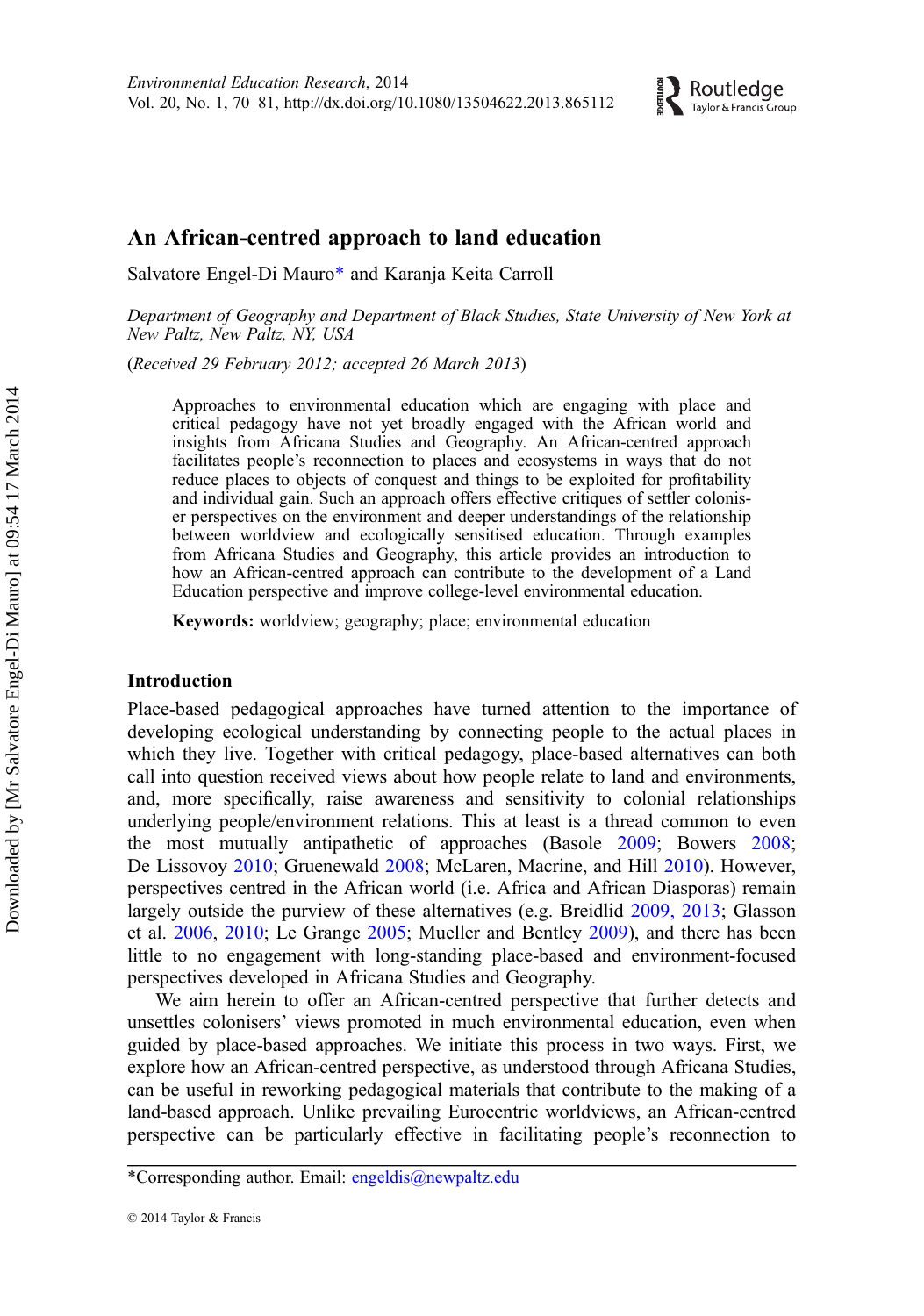places and the ecosystems they inhabit in ways that do not reduce them, among other things, to objects of conquest, or things to be exploited for profitability and individual gain. Second, we attempt to show how ideas from an African-centred perspective can be implemented to improve college-level environmental education and thereby contribute to the development of a Land Education perspective in a North American context.

#### Environmental education, place-based alternatives and settler colonialism

Tied to rising concerns over environmental degradation, the institutionalisation of environmental education in the West can be traced to the 1960s and in many cases, tries to offer holistic understandings of people's relationships to environments. Mainstream environmental education approaches have grounded their teaching in the non-human world, with the aim of living in it sustainably (e.g. Ernst and Theimer [2011](#page-11-0); Hungerford [2009](#page-12-0); Strife [2010](#page-12-0)). Regrettably, such approaches have often neglected to focus on lived experiences in society, the diversity of lived environments, and the ways in which environments are also products of social processes. In other words, what is often missing in such environmental education is the 'question of history, culture, politics and power' (Cole [2007,](#page-11-0) 36). There have been attempts to go beyond conceptions of nature as that which is not human or urban, but they remain limited because of the primary, if not sole, focus on the non-human at the expense of considering oppressive social structures.<sup>[1](#page-10-0)</sup>

To some extent, the combination of critical pedagogy and place-based education (e.g. Gruenewald [2008\)](#page-12-0) is an attempt to rectify neglect of the social underpinnings of what constitutes environment. Place-based education is rooted in efforts to raise the effectiveness of institutionalised schooling by integrating the curriculum with activities in the community in which students live. Such place-based approaches aim at both making institutionalised education relevant to students and sensitising students to the importance of the social and environmental aspects of the places in which they live. It puts the local (and local knowledge) at the centre of teaching about the world, both social and environmental, and so can serve as an entry point to raise awareness of and valorise systems of knowledge that are typically dismissed. At the same time, the emphasis on 'reinhabiting' the local seeks to avoid parochialism by involving students in examining linkages between places and by including Indigenous knowledge and multiple cultural perspectives regarding the making of a place (Gruenewald and Smith [2008;](#page-12-0) Sobel [2005\)](#page-12-0).

What underlies these perspectives is a struggle against the reproduction of views that ignore relations of power in a capitalist system, whose main basis of existence has been and remains colonialism (Fenelon and Hall [2008](#page-11-0)). Colonialism is a structural condition whereby people are dichotomised into coloniser and colonised (Ladson-Billings and Donnor [2008](#page-12-0), 67; Memmi [1991](#page-12-0)). Land is understood as a commodity, as something to control, own, and exploit for the coloniser's benefit. Both the colonised and the land in which they live are objectified, and often Indigenous peoples, including Africans in the case of colonisation in Africa, are regarded as part of nature, to also be conquered or forcibly assimilated into colonisers' ways.

Yet colonialism is context-dependent. In regions like the USA, settler colonialism is the foundation of current national states and pervades social relations. Its particularity lies in a combination of genocide-supported land conquest largely directed at Indigenous peoples and mass abduction-based slavery largely affecting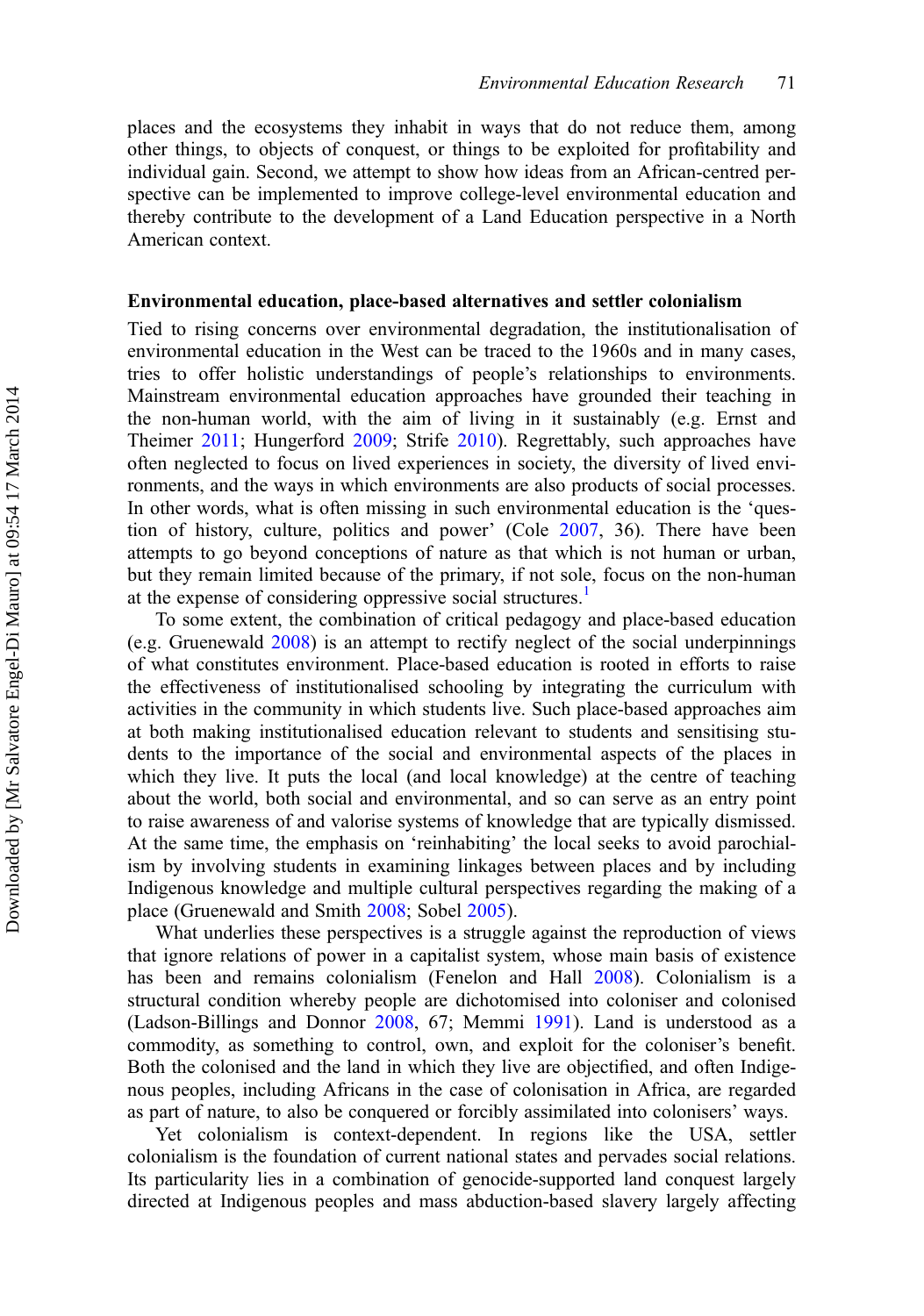African people (Wolfe [2001\)](#page-12-0). In settler colonialism, Indigenous peoples have been viewed by settlers as pests to be destroyed so as to enable sole use of their land. The world is ideologically fitted into a settler logic, whereby a superior coloniser – endowed with civilisation, science, rule of law, etc.  $-$  is considered as rightfully ruling over or extirpating an inferior colonised both physically and culturally. The colonised are viewed as people who are deemed not to possess the intrinsically higher qualities of the coloniser, including in their uses of land (Smith [2005\)](#page-12-0).

These foundations yield a native–slave–settler triad that distinguishes the conditions of life and struggle among the peoples concerned, as well as their respective worldviews. Tuck and Yang [\(2012\),](#page-12-0) following Wolfe ([2001\)](#page-12-0), argue that settler colonialism in North America is comprised of a triad of relations between Indigenous peoples who must be destroyed and be disappeared from the land, chattel slaves (mostly from Africa) who must be kept landless, and the settlers who make both Indigenous land and slave bodies into property. Tuck and Yang observe that

Slavery in settler colonial contexts is distinct from other forms of indenture whereby excess labor is extracted from persons. First, chattels are commodities of labor and therefore it is the slave's person that is the excess. Second, unlike workers who may aspire to own land, the slave's very presence on the land is already an excess that must be dis-located. Thus, the slave is a desirable commodity but the person underneath is imprisonable, punishable, murderable. ([2012,](#page-12-0) 6)

In the specific case of African Diasporas, one should additionally consider millennia-long differentiation of worldviews and centuries-long traumas meted out through European settler colonialism.

Many have attempted to overcome Eurocentrism by adopting analytical frameworks such as environmental racism, postcoloniality, and Indigenous peoples' knowledge. But these scarcely address settler colonialism. There is, for instance, little to no discussion about returning land to Indigenous peoples (Tuck and Yang [2012\)](#page-12-0). By focusing on racism – what amounts to an outcome of settler colonialism – the framework of environmental racism evades these core issues. Similarly, postcolonial approaches are largely limited to showing the cultural mixing and mutual influences that colonisation also brought about, and to bringing out voices that continue to be suppressed as a result of continuities with colonial practices, such as in formal politics, economic policies, and education (Quigley [2009\)](#page-12-0). Like much of postcolonial thought, recent work promoting Indigenous environmental knowledge exposes the exclusionary nature of western European knowledge systems, which treat Indigenous understandings as inferior, if they are at all considered. Efforts on this front typically concentrate on attaining mainstream status for Indigenous perspectives, on equal terms with the existing prevalent worldview (Beckford et al. [2010\)](#page-11-0). As argued below, these alternative approaches remain partially mired in reproductions of settler colonial understandings by failing to consider land as a key issue. Instead, Eurocentrism must be exploded at its roots, which is what an African-centred approach can contribute.

#### Problems with current environmental and place-based education

Despite laudable attempts otherwise, we suggest that much environmental and place-based education remains trapped in a culture-nature dichotomy typical of settler colonial ideologies and a condescending approach towards non-Europeans. To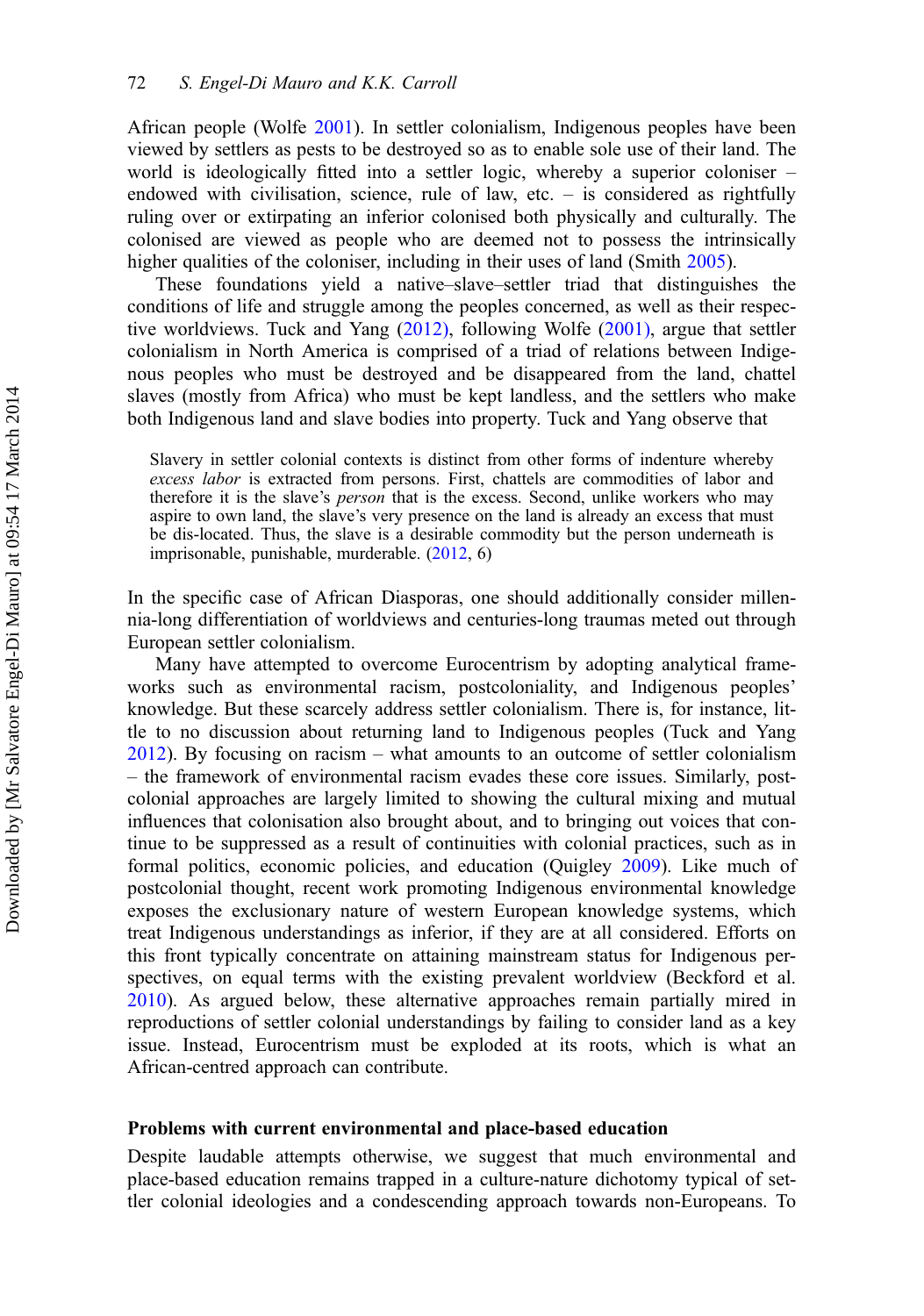illustrate, the challenge for environmental education in cities is often defined as one of inadequate access to nature, as though cities were not ecosystems (e.g. Cook [2008;](#page-11-0) Ferreira [2012](#page-11-0)). Thus, one is forced to look for nature elsewhere or to find spots in a city that most resemble nature. For instance, the Young Achievers science programme relies upon a place-based, social justice-orientated kindergarten curriculum in Boston, featuring excursions to a cemetery to enable students to learn about flora and fauna. Connecting what is regarded by many as the best urban approximation of nature with human death (a cemetery) seems hardly to challenge the settler colonial perspective that people and nature are separable. Another curricular activity is centred on food production and takes children to a nearby orchard, rather than, say, an urban garden (Smith and Sobel [2010,](#page-12-0) 4–8). Even when local urban gardens or urban botanical gardens feature as part of the curriculum, as is increasingly done in environmental education (e.g. Blair [2009](#page-11-0); Morgan et al. [2009](#page-12-0)), nature remains separated from people and human-impacted environments (see also Engel-Di Mauro [2008\)](#page-11-0).

Such separation insinuates itself in other aspects of the curriculum, whereby the settler is neatly separated from the Indigenous, whose existence is erased, and histories of settler colonial social and environmental destructions are instead displaced to other countries, especially those formerly under direct colonial rule. In the 7th and 8th year of schooling for the Young Achievers science programme described in Smith and Sobel [\(2010\),](#page-12-0) children are engaged in a study of deforestation in African and African Diaspora contexts (Sudan and Haiti) to learn about connecting human misery with environmental degradation and the ways in which social justice activism, exemplified by the Green Belt movement in Kenya, provides a solution. Then, students put concepts to practice by participating in tree planting in the Boston Nature Center (Smith and Sobel [2010,](#page-12-0) 12). However, such pedagogical practices reinforce settler colonial ideology by eliding Indigenous peoples' histories of forest–grassland ecotone creation and maintenance, the subsequent history of colonial destruction that created Boston and its largely deforested surroundings, the problem that European and European settler colonial cities in particular tend to be highly degrading of environments (local and worldwide, through massive resource consumption), and the current local struggles in cities like Boston itself for environmental justice. Instead, in a decontextualising move typical of a colonial lens on Africa (and other places), the focus is directed at contexts elsewhere without any explanation as to why deforestation has taken place in those places, without imparting to students the skills to connect colonial exploitation with environmental degradation, and without any questioning of the environmental devastation that is Boston itself, with its relative paucity of vegetation and its continuing heavy metal contamination problems, among other issues.

These ways of promoting place-based appreciation of environmental processes inadvertently, and ostensibly with the best of intentions, continue to instil a distancing of nature from one's community. They ironically reproduce the problem they try to surmount by starting with a presupposition that people are apart from nature, that environmental degradation is mainly elsewhere and involving non-Europeans, and that colonisation histories are irrelevant to learning about nature. Notably, parents cited in a report on the programme discussed earlier remarked on not just the importance of connecting people to nature, but also how in African communities, including in the USA, people view themselves as part of the environment. It appears that those engaged in running, writing about, and assessing the programme missed the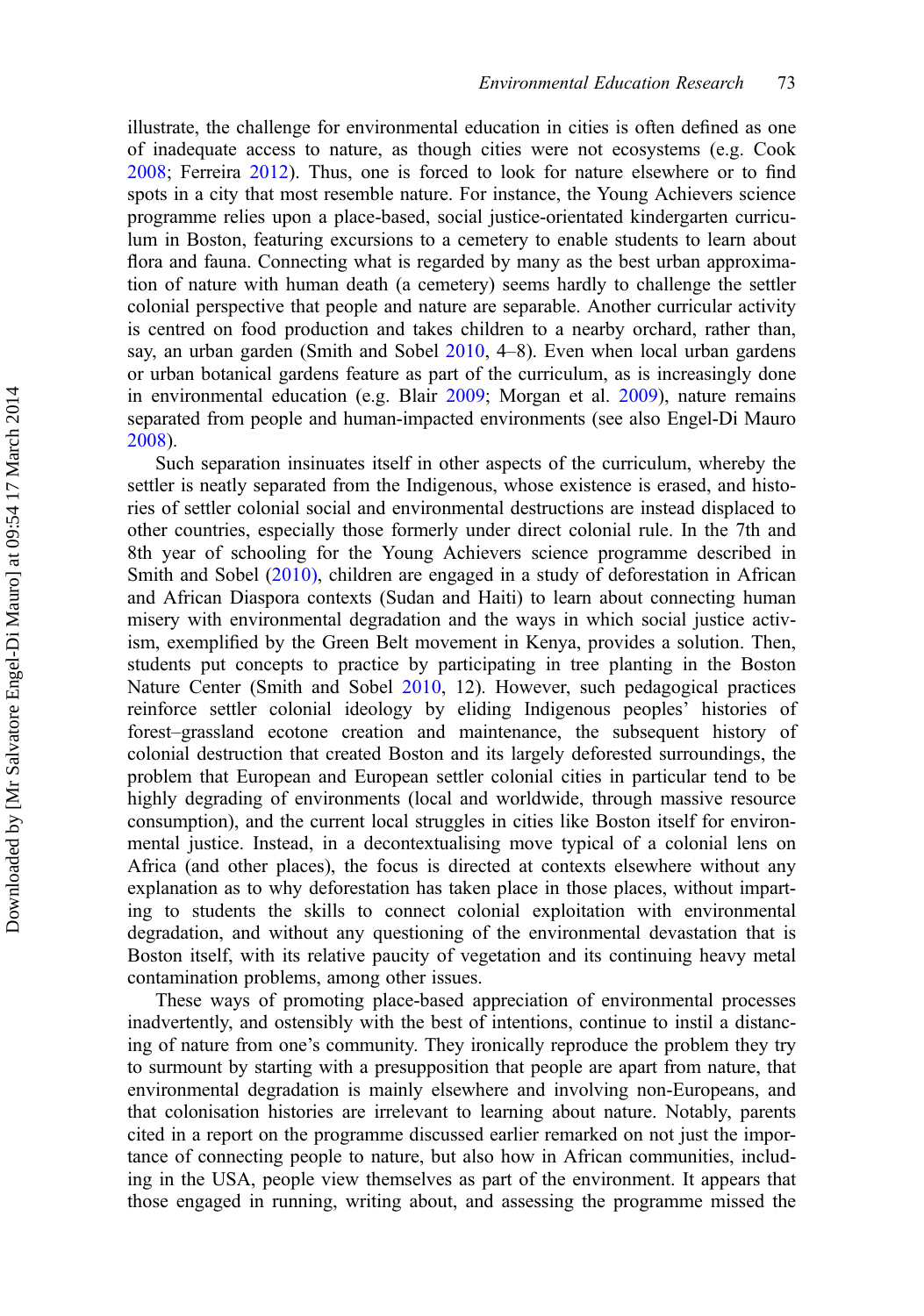contradiction between communities where people–nature dichotomies are absent and pedagogical techniques that reinforce colonisers' dichotomous understanding of place. Through such examples, settler colonialism thus continues to inform environmental education practice by privileging settlers' views and values (see also Swadener and Mutua [2008,](#page-12-0) 36–37). To resist this, we advocate an exposure of the fatal flaws of the settler colonial capitalist perspective, a culmination of a Northern Cradle ideology, so as to bring about the necessary cultural transformation in understandings of environments and a genuine appreciation for and adoption of multiple frameworks attuned to everyday ecological connections.

### Geography and Africana studies

It is surprising that such problems persist when there already exist outlets, even at the primary schooling level (mainly outside the USA), for the integrative approach called for by advocates of either environmental or place-based education (e.g. Gruenewald and Smith [2008\)](#page-12-0). One of these outlets is in the teaching of Geography. Education, or the sharing/imparting of knowledge, is fundamentally spatial, in the sense of physical–spiritual and land-based understanding. As Meyer points out, space is crucial to shaping consciousness (Meyer [2008](#page-12-0), 220). In this sense, Geography should be regarded as a source of insights, especially because place has always been a foundational component of geographical study and, over the past decades, critical and radical geographers have demonstrated the intrinsically multiple-scaled, interconnected, socio-natural, and contested aspects of places (Bauder and Engel-Di Mauro [2008](#page-11-0); Castree [2003\)](#page-11-0). It is regrettable that such work continues to be little known in many environmental education programmes. One consequence of this is illustrated by the above-critiqued Young Achievers science programme.

However, Geography as a whole retains, for the most part, an overwhelmingly Eurocentric understanding of the world (see e.g. Blaut [1999](#page-11-0); Sheppard, Leitner, and Mariganti [2013](#page-12-0)), so perhaps it is fortunate that environmental and place-based educators have yet to draw from geographers, at least those geographers in the mainstream. A more promising avenue could be to combine the insights from critical and radical geographers and from scholars in Africana Studies. Africana Studies offers both a corrective and a potential for overcoming Eurocentric notions of the world as found within contemporary Geography departments. Africana Studies posits that culture and worldview are central components in understanding people's lived reality. Thus, to understand European propensities for the control, objectification, manipulation and exploitation of environments, an African-centred approach argues that it is essential to go to the root of western European thought. Cheikh Anta Diop, a foundational figure for African-centred perspectives, developed a framework to accomplish this task.

In Diop's Two-Cradle Theory, he posits that combinations of environmental conditions and social processes (familial systems, social customs and social values) contributed to the development of divergent worldviews, which are understood through what he calls the Southern Cradle, Northern Cradle and Zone of Confluence (Abdi [2008;](#page-11-0) Diop [1987, 1989, 1991\)](#page-11-0). A cultural group's understanding of the universe (cosmology), nature of being (ontology), values (axiology) and knowledge (epistemology) contribute to the ways in which a people make sense of reality (i.e. their worldview). In the Northern Cradle worldview (currently northern and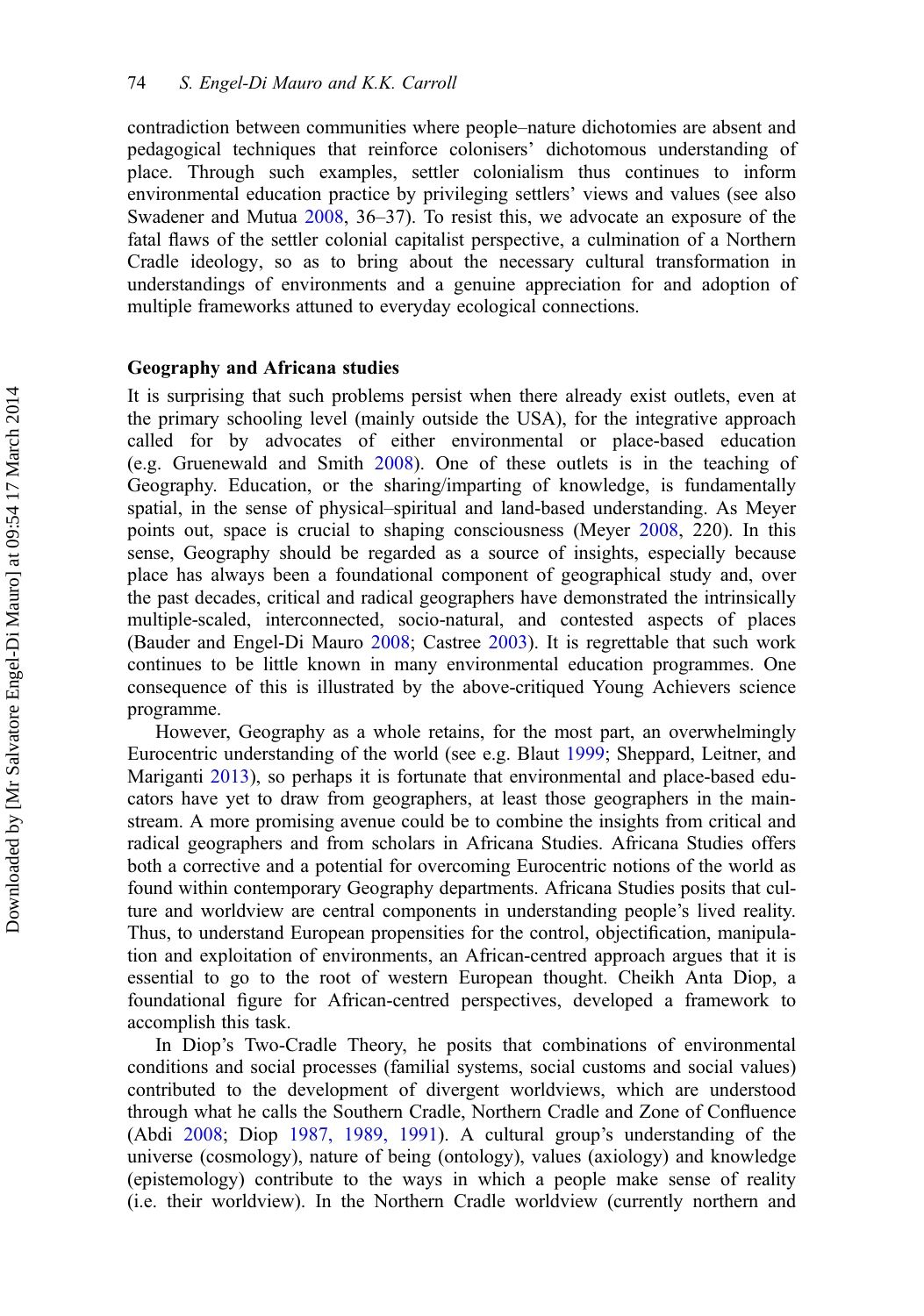western Europe), generally harsher environments facilitated the development of a thought system where nature was viewed as an obstacle to basic survival and concern for others and close kin networks could be downplayed. The relatively limited amounts of natural resources and the difficulty in securing them provided a context whereby an instrumentalist view of nature, individualism, and aggressive behaviour could flourish. In contrast, in the Southern Cradle worldview, more favourable environmental conditions encouraged the development of an African thought system, based upon values of communalism, interconnectedness, spirituality and interrelationship, as well as centred on the interconnected nature of reality. A comparison between these conditions and responses to them has been suggested as responsible for the evolution of a xenophobic worldview within the Northern Cradle and a cooperative worldview within the Southern Cradle, with repercussions on the content and mode of knowledge transmission (education systems) (Diop [1987,](#page-11-0) [1989, 1991;](#page-11-0) Kamalu [1998](#page-12-0)).

A worldview is in part expressed through everyday environmental practices, ideas about the environment, and pedagogical approaches to imparting knowledge about the environment. Diop's analysis provides an explanation for the development of a western European (Northern Cradle) worldview by rooting it in the original environmental context in which it was forged. To understand the control of nature, one must see nature as an object, something outside of and unrelated to the self and that needs to be manipulated and exploited for personal gain. The approach to nature within the African world and throughout many Indigenous communities does not posit such relations. These approaches to nature recognise that nature provides for humanity just as humanity provides for nature (Kamalu [1998\)](#page-12-0).

Arguably, the basis of current cultural differences lies in the formation of worldviews that emerged from relationships between peoples and the environments they inhabited over long periods and long ago. While these environments stayed consistent long enough to develop a particular consciousness, worldviews were also transported via cultural values, customs and mores. The movement and continuity of cultural consciousness allows for an understanding of both Africa and Europe beyond their presumed geographical boundaries. Thus, as we speak of Africa, African people and the African world, we speak to the reality of cultural continuity rooted in its historical origins. It does not follow, however, that a long-term cultural tendency necessarily makes for a predetermined outcome relative to environmental impact or social relations.

These insights provide the basis for the development of an alternative explanation for the relationship between humans and nature, especially in relation to African descended peoples. These perspectives not only provide cultural depth, but also offer a gateway for the development of future work using culture and worldview as part of an analytical framework.

#### An African-centred approach to environmental education

Thus, for an African-centred approach to environmental education, it is imperative to return to Ancient Africa as a historical marker and exemplar. It was within the Nile Valley civilisation of Kemit (Egypt) that educational institutions were developed and predicated on an appreciation of interconnections between humans and nature. Rather than seeing nature as something to be studied, as an object detached from the self, Kemetians recognised that studying nature teaches one about both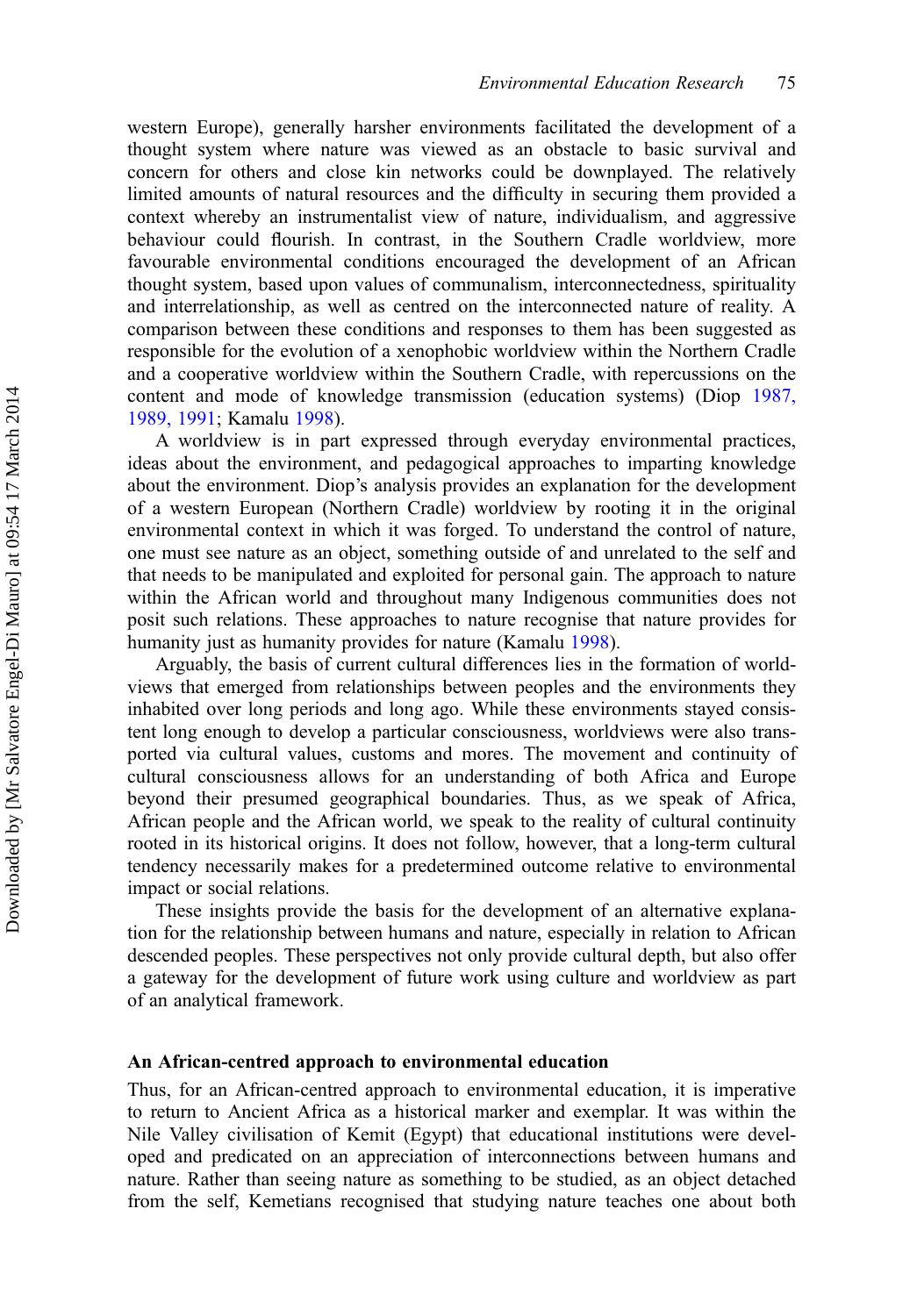nature and self simultaneously. This interconnected relationship comes out of a worldview which says that all things are interrelated and interconnected, a worldview emanating from traditional African norms that are found in various ways throughout the African world (Carroll [2012](#page-11-0); Hilliard [1986](#page-12-0), 138).

As explained already, by advancing a focus on the African world, we posit that Africa does not just refer to a geographical location but also refers to a worldview. African people throughout their Diaspora then make up the African world. This Diaspora, though, originally rooted within a continent called Africa, has now spread the world over, bringing along a particular understanding of people/environment relationships. One pedagogical advance that we suggest is the recognition of the relationship between geographical Africa, African people and the African Diaspora. It provides a unique interpretive framework rooted within an African worldview that can make sense of human/nature relationships expressed among African descendants wherever they are.

There are many ways in which such an African-centred approach can be implemented in the college classroom. The examples that follow provide a glimpse into semester-long college-level courses that can fit departmental requirements for Africana Studies and Geography but also fulfil general education requirements and that are based on our own teaching experiences. Even if not part of a specific 'environmental education' curriculum, such Africana Studies and Geography courses offer insights for developing course content in land education.

One course we draw on here is Introduction to Africa, an Africana Studies course that focuses on the historical development of African civilisations from ancient Africa until prior to European contact with Western Africa. In this course, students are exposed to the intimate and long-term linkages between African peoples and the lands they have inhabited historically. For example, through the study of the ancient Egyptian civilisation, a focus is placed upon their cosmogony, which understood the origins of reality as based on humans, other living creatures and the physical environment working together in order to create life, harmony and mutual respect. Evidence of migration patterns is also discussed to show the movement of African people across space that allowed for the transmission of cultural values and beliefs that time has been unable to totally obliterate. The linkages expressed in this course demonstrate the importance of how worldview (Southern Cradle, in this instance) affects understandings of nature and connections to land as they relate to African historical realities, both ancient and current. An African-centred education approach thus integrates understandings of people/environment interactions with the development and continuities of an African worldview to explain, in part, the characteristics of African civilisations. By doing so, students gain an appreciation for the importance of considering worldviews in grasping the manner in which people relate to the environments in which they live.

Another course that provides examples of African-centred land education surveys African American history, engaging with African descendants' migration out of southern states into northern cities from the early to mid-1900s. The course confronts issues that propelled the mass migration, – racism, Jim Crow, employment and self-determination struggles among African Americans – and the ongoing process of return migration back to the south (Falk, Hunt, and Hunt [2004](#page-11-0)). While the southern USA can be connected to the brutal atrocities of enslavement, it still does not limit the manner and movement of African Americans to the south. This return migration can be interpreted as a relationship that these African descendants have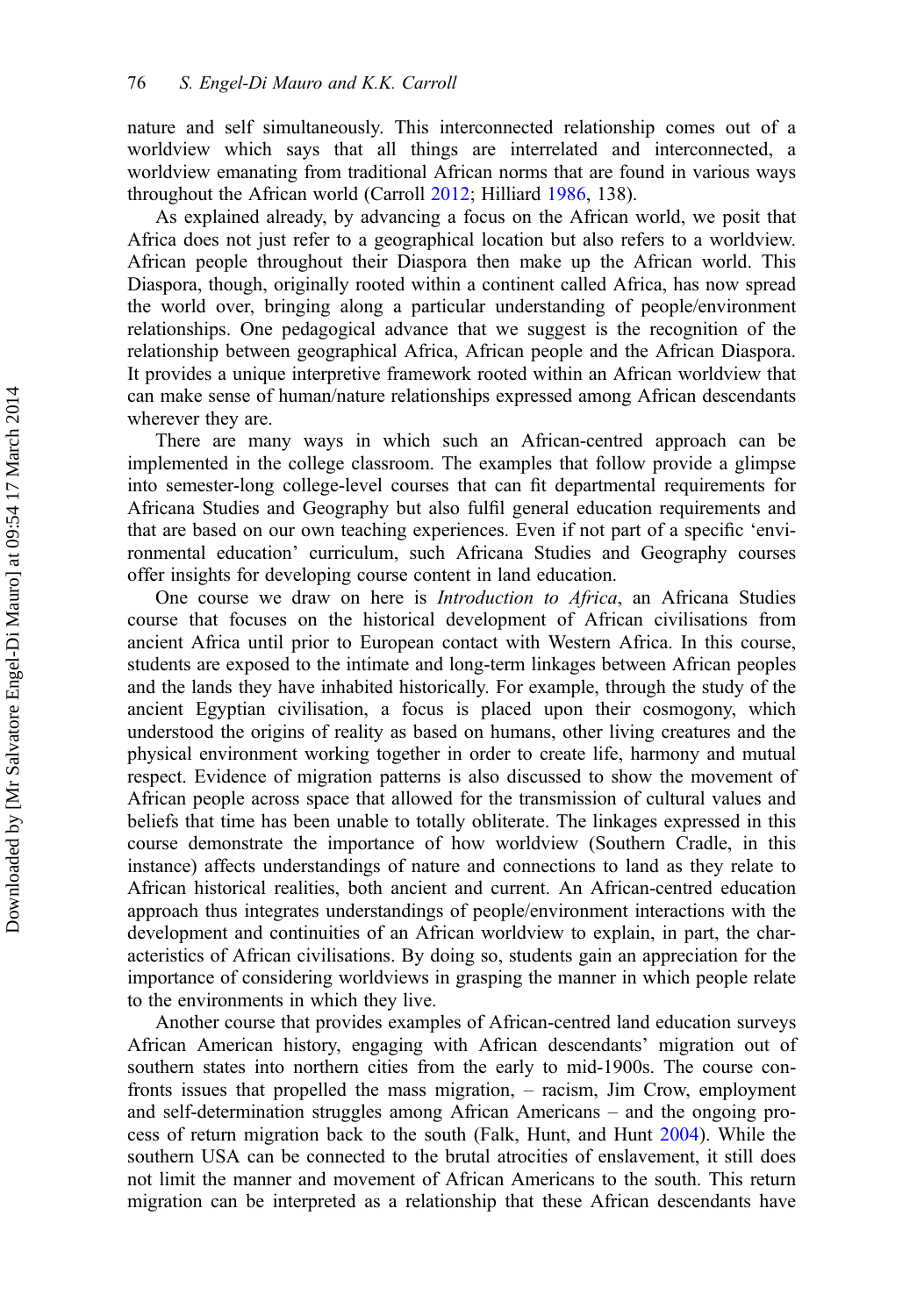with the southern USA as an African 'American' place of origin, involving long historical ties and spiritual linkages connected to local churches. Though current trends seem to locate economic factors as the primary reason for the new migration of African descendants in the USA, an African-centred perspective looks to provide more culturally relevant explanations for thought and action within the African world.

Students in this course are also exposed to the thinking of C. Tsehloane Keto [\(1994](#page-12-0)), who has advanced the notion of an 'Africa-centred perspective' of history. In doing so, Keto has engaged the relationship between geography and historical understanding. As knowledge of geography shapes knowledge of history, Keto has been extremely critical of the use of the Mercator cylindrical projection by geographers and educators. The Mercator map was devised for navigational purposes (and conquest by naval force) by keeping direction accurate. However, the effect is a distortion of area, and, in the case of the Mercator projection, areas in the northern hemisphere are disproportionately inflated, privileging Europe. Keto suggests using the Peters projection because it maintains greater accuracy for area (but not shape) and so shows a more balanced view of the northern and southern hemispheres.

This critical perspective on map reading is transferable to geography courses generally and exercises can be devised that point to Northern Cradle biases in coordinate systems as well, such as using relative location systems based on distance from sacred places or places of origins. Such pedagogical interventions raise awareness about the impossibility of a neutral map. They can also promote representations of the Earth's surface that are attuned to appreciating environments in meaningful ways, including through spiritual understandings, instead of reproducing abstraction and detachment from lands and oceans.

Another, more specific example of applying an African-centred approach as land education, is in *World Geography*. This course is an introduction to regional geography by studying what distinguishes the world's regions and countries and the interactions of peoples in the process of global integration. Unlike the previous two courses, environmental issues form an essential part of course content. In most offerings of the course, curricula are replete with Northern Cradle ideology that reproduces people's alienation from ecosystems by reinforcing culture-nature divides and that denies the contribution of non-European peoples in the making of places. African-centred perspectives help overcome such ideology by (1) pointing to the relative unity of African geography and the continuities in constructive relations between Africans and ecosystems, and (2) showing how places are not reducible to what Europeans do. These are two examples of the difference that an Africancentred approach makes for students in learning about environments and places.

Furthermore, an example of culture–nature dichotomisation is in the segmentation of Africa into North and sub-Saharan regions and the treatment of Africa as limited to its continental extent. The construct of a sub-Saharan Africa is overwhelmingly common in geography textbooks and has repercussions for understanding ecosystems and how African life-ways have co-evolved with them in constructive ways. To show the falsity of this construct, following African-centred approaches to understanding the relative cultural unity of the African world, one can show how African spiritual understandings and environmental practices in the Americas, for example, are continuous with those in the African continent itself and how they have promoted sustainable ways of producing food, of recycling materials, and other such environmentally sustaining practices wherever African people live (e.g. Carney [2001](#page-11-0); Kamalu [1998](#page-12-0); Leach and Mearns [1996;](#page-12-0) Reij, Scoones, and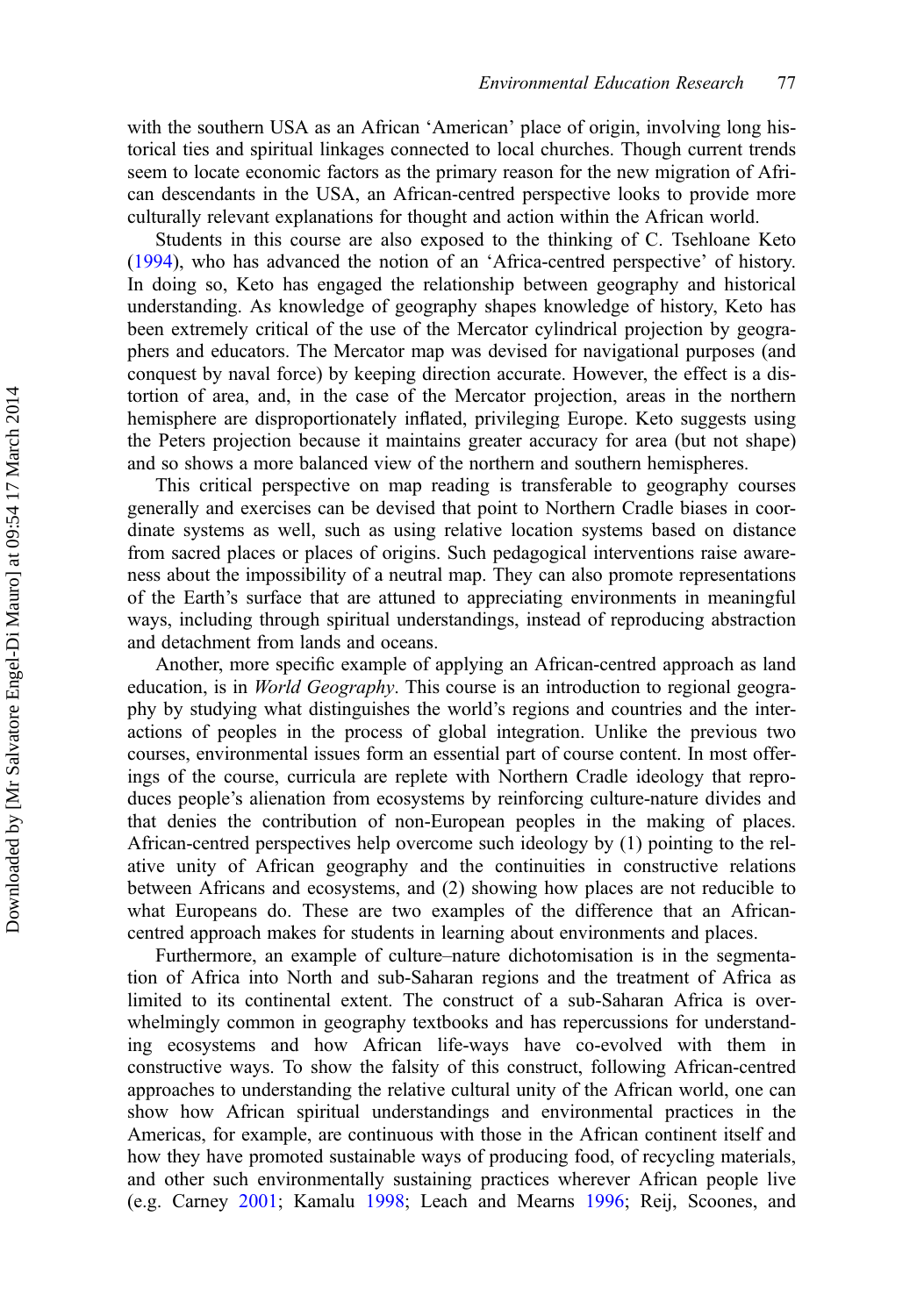Toulmin [1996](#page-12-0)). The segmented Africa construct can also be undermined by pointing out the fictitious divide by showing the contrived nature of the boundaries between North and sub-Saharan Africa in terms of cultural traits (e.g. the distribution of languages and religions) and physical environments (the regional boundary does not coincide with ecosystem differences). One can then move to exploring ideological underpinnings, which involves settler colonial strategies of control by way of division, and long-standing Eurocentric imperialistic obsessions with the spread or presence of Islam and/or Arabs.

The importance of seeing places through an African-centred lens can also be brought home by using illustrations from nearby, as recommended by the abovecited place-based educators. Where we live, in the colony called 'New York State', almost every town bears a plaque stating when the place was 'settled' and bears little to no recognition of cultural influences other than European ones. Every now and then, there are attempts, for example, to signal the importance of the historical presence of African Diaspora communities, but typically this is by way of cemeteries or slave plantations, as if African people never taught 'whites' anything, never imparted cropping system knowledge, never contributed to the actual shaping of a landscape through such activities as farming, agricultural innovations and much else. Such ideological terms and silences buttress a view of the world that justifies the annihilation of other peoples and with it other ways and possibilities of relating to land, environment and place. Such a process of settler colonial indoctrination can be exposed by discussing these matters openly and by way of concrete examples from places with which students are familiar. Later in the semester in our World Geography course, readings and discussions link past and current African life ways, sustainable food production systems, and spirituality, including resistance to settler colonialism (slavery and plantation systems in particular, contrasted with environmentally sustainable Maroon communities). These links help reinforce the importance of African worldviews to the development of an ecologically sustainable society. Such an exercise goes a long way in conveying a sense of place that is not limited to that of privileged Northern Cradle perspectives and thereby students not only gain a fuller comprehension of Africa by exploring the African Diaspora experience in the USA but develop the means to question settler colonialism and comprehend its socially and environmentally devastating consequences.

### Conclusion

Using examples from Africana Studies and Geography, in this article, we offer a point of departure for the creation and implementation of college-level courses grounded in an African-centred approach to land education. Unlike prevailing Eurocentric perspectives, an African-centred perspective is particularly effective in facilitating people's reconnection to places and the environments/lands they inhabit in ways that do not reduce them, as in settler colonial perspectives, to separable objects of conquest or things to be exploited for profit. As the above illustrations show, African-centred approaches can thus contribute to undoing settler colonial assumptions in environmental education by stressing connectedness to place in ways that are attuned to local environments, social struggles and histories, and their interconnections. Meanings of place and environmental practices in the African Diaspora, for instance, are replete with long-lasting cultural continuities with potentials to develop constructive linkages to new surroundings as part of the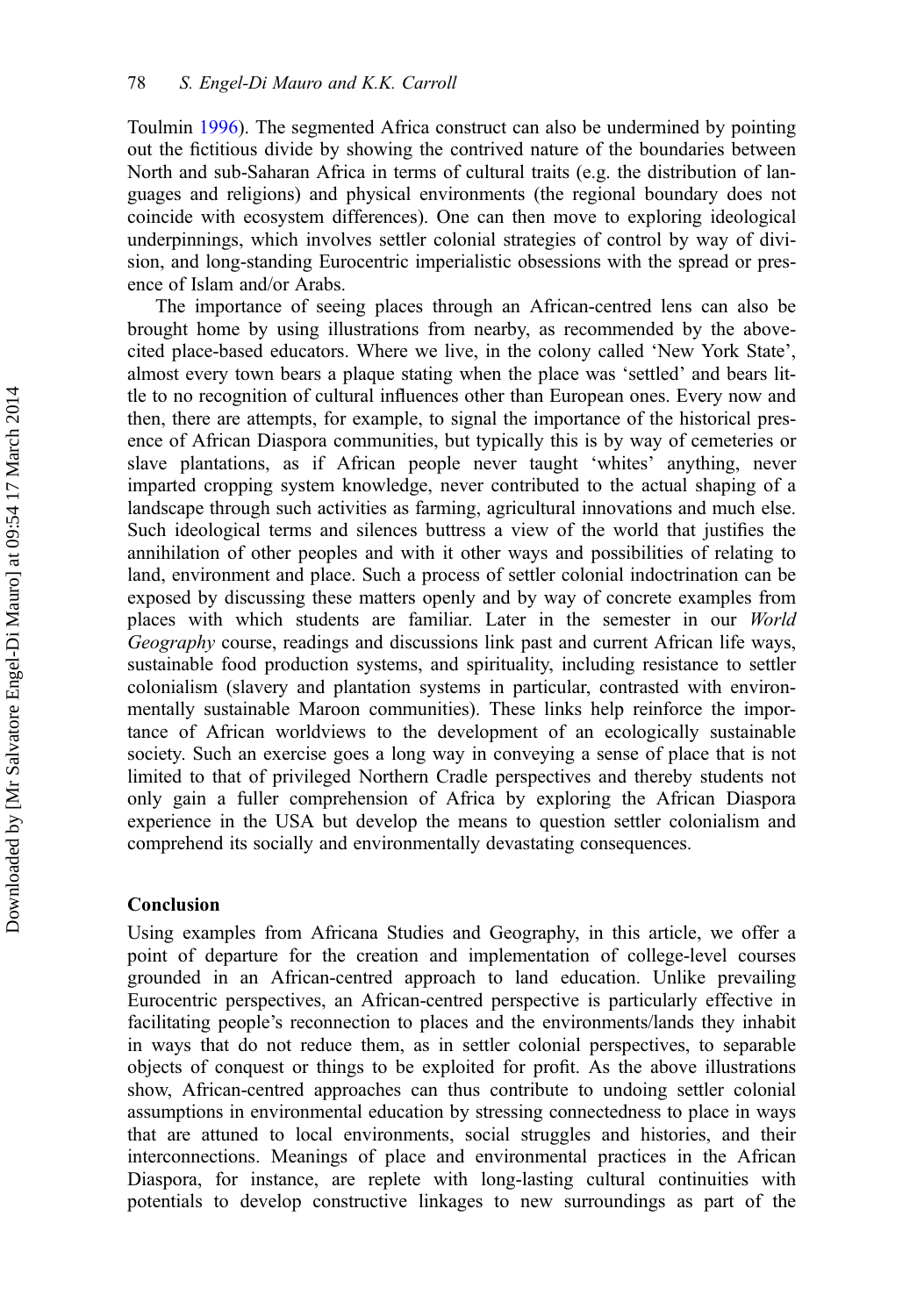<span id="page-10-0"></span>reproduction of a Southern Cradle worldview. Such historical continuities defy settler colonial assumptions that impose breaks with the past and with other places. An example is the manner in which Boston's history is implicitly conceived in the Young Achievers science curriculum discussed above, as largely devoid of nature and without mention of the struggles and contributions of Indigenous peoples and Africans in making the urban ecosystem that is now Boston. That city is also treated as if its ecosystem characteristics were disconnected from the rest of the world (e.g. neo-colonial linkages at the global level) and, in particular, from cultural processes other than European ones. An African-centred understanding enables the development of sensitivity against such disconnections and imposed discontinuities, across time and space (e.g. African Diasporas to Africa), and to perspectives that tend to be ignored.

Land education through Africana Studies works to disrupt privileged conceptions of African life, history and culture pervading the basis of normative constructions of knowledge and orientations to environment. Given its interdisciplinary structure, geography can provide a more holistic interpretation of African world history if coupled with an African-centred conceptualisation of place. This conceptualisation promotes an integrative view of nature and people that stresses interrelation and interconnection with the land and its histories, histories that in the case of the African world span multiple continents. It is a conceptualisation founded on communalism, rather than individualism, so that environments are not only intrinsic to being human, but to the very existence of communities. In this, African-centred perspectives complement most Indigenous approaches by providing alternative means for the transmission of knowledge and understanding of land and one's place in it that brings to prominence diasporic connections to places erased by settler colonial approaches.

### Note

1. We recognize that exceptions to this exist, for example the work of Julian Agyeman and others who have written about environmental racism, environmental justice and other social justice issues as they relate to environment and environmental education. However, such works are not within the mainstream of environmental education yet.

#### Notes on contributors

Salvatore Engel-Di Mauro is an associate professor at the Geography Department of SUNY New Paltz. His recent teaching subjects include physical geography, gender and environment, people-environment relations and soils. The principal foci of his current work are soil degradation, urban soils, heavy metals contamination and society–environment relations, but he has also published on critical geographies, the European Union, ethnopedology, Indigenous peoples' struggles and pedagogy. He is chief editor for the journal Capitalism Nature Socialism.

Karanja Keita Carroll, PhD is currently an associate professor of Black Studies at the State University of New York (SUNY) at New Paltz. His teaching and research interests revolve around African-centred theory and methodology, with an emphasis on social and psychological theory. His publications have appeared in the Journal of Pan African Studies, Journal of the International Society of Teacher Education, Critical Sociology and Race, Gender & Class. He is also associate editor of the Journal of Pan African Studies. Carroll is committed to 'academic excellence and social responsibility' as originally articulated by the National Council for Black Studies.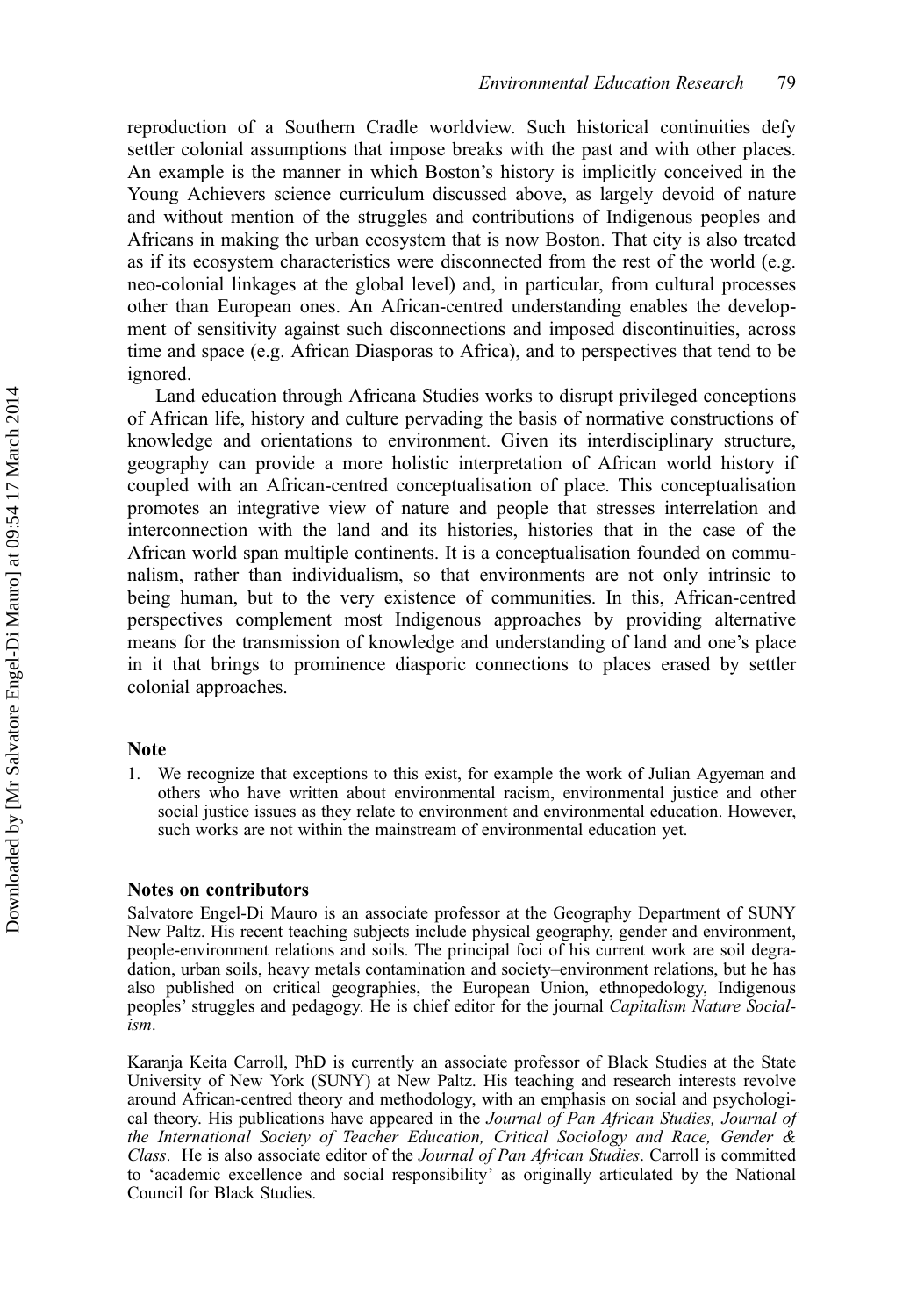#### <span id="page-11-0"></span>References

- Abdi, A. 2008. "Europe and African Thought Systems and Philosophies of Education." Cultural Studies 22 (2): 309–327.
- Basole, A. 2009. "Eurocentrism, the University, and Multiple Sites of Knowledge Production." In Toward a Global Autonomous University, edited by The Edu-Factory Collective, 32–38. New York: Autonomedia.
- Bauder, H., and S. Engel-Di Mauro. 2008. Critical Geographies: A Collection of Readings. Praxis ePress. [http://www.praxis-epress.org/CGR/contents.html.](http://www.praxis-epress.org/CGR/contents.html)
- Beckford, C. L., C. Jacobs, N. Williams, and R. Nahdee. 2010. "Aboriginal Environmental Wisdom, Stewardship, and Sustainability: Lessons from the Walpole Island First Nations, Ontario, Canada." The Journal of Environmental Education 41 (4): 239–248.
- Blair, D. 2009. "The Child in the Garden: An Evaluative Review of the Benefits of School Gardening." The Journal of Environmental Education 40 (2): 15–38.
- Blaut, J. 1999. "Environmentalism and Eurocentrism." Geographical Review 89 (3): 391–408.
- Bowers, C. A. 2008. "Why a Critical Pedagogy of Place is an Oxymoron." Environmental Education Research 14 (3): 325–335.
- Breidlid, A. 2009. "Culture, Indigenous Knowledge Systems and Sustainable Development: A Critical View of Education in an African Context." International Journal of Educational Development 29: 140–148.
- Breidlid, A. 2013. Education, Indigenous Knowledges, and Development in the Global South: Contesting Knowledges for a Sustainable Future. New York: Routledge.
- Carney, J. 2001. Black Rice: The African Origins of Rice Cultivation in the Americas. Boston, MA: Harvard University Press.
- Carroll, K. K. 2012. "A Genealogical Review of the Worldview Concept and Framework in Africana Studies Related Theory and Research." In African American Consciousness: Past and Present, edited by J. L. Conyers Jr., 23–46. New Brunswick, NJ: Transaction.
- Castree, N. 2003. "Place: Connections and Boundaries in an Interconnected World." In Key Concepts in Geography, edited by S. L. Holloway, S. R. Rice, and G. Valentine, 165–185. London: Sage.
- Cole, A. G. 2007. "Expanding the Field: Revisiting Environmental Education Principles through Multidisciplinary Frameworks." The Journal of Environmental Education 38 (2): 35–45.
- Cook, V. 2008. "The Field as a 'Pedagogical resource'? A Critical Analysis of Students' Affective Engagement with the Field Environment." Environmental Education Research 14 (5): 507–517.
- De Lissovoy, N. 2010. "Decolonial Pedagogy and the Ethics of the Global." Discourse: Studies in the Cultural Politics of Education 31 (3): 279–293.
- Diop, C. A. 1987. Precolonial Black Africa. New York: Lawrence Hill Books.
- Diop, C. A. 1989. The Cultural Unity of Black Africa: The Domains of Matriarchy & Patriarchy in Classical Antiquity. London: Karnak House.
- Diop, C. A. 1991. Civilization or Barbarism: An Authentic Anthropology. New York: Lawrence Hill Books.
- Engel-Di Mauro, S. 2008. "Beyond the Bowers-McLaren Debate: The Importance of Studying the Rest of Nature in Forming Alternative Curricula." Capitalism Nature Socialism 19 (2): 88–95.
- Ernst, J., and S. Theimer. 2011. "Evaluating the Effects of Environmental Education Programming on Connectedness to Nature." Environmental Education Research 17 (5): 577–598.
- Falk, W. W., L. L. Hunt, and M. O. Hunt. 2004. "Return Migrations of African-Americans to the South: Reclaiming a Land of Promise, Going Home, or Both?" Rural Sociology 69 (4): 490–509.
- Fenelon, J. V., and T. D. Hall. 2008. "Revitalization and Indigenous Resistance to Globalization and Neoliberalism." American Behavioral Scientist 51 (12): 1867–1901.
- Ferreira, S. 2012. "Moulding Urban Children towards Environmental Stewardship: The Table Mountain National Park Experience." Environmental Education Research 18 (2): 251–270.
- Glasson, G. E., J. A. Frykholm, N. A. Mhango, and A. D. Phiri. 2006. "Understanding the Earth Systems of Malawi: Ecological Sustainability, Culture, and Place-Based Education." Science Education 90 (4): 660–680.